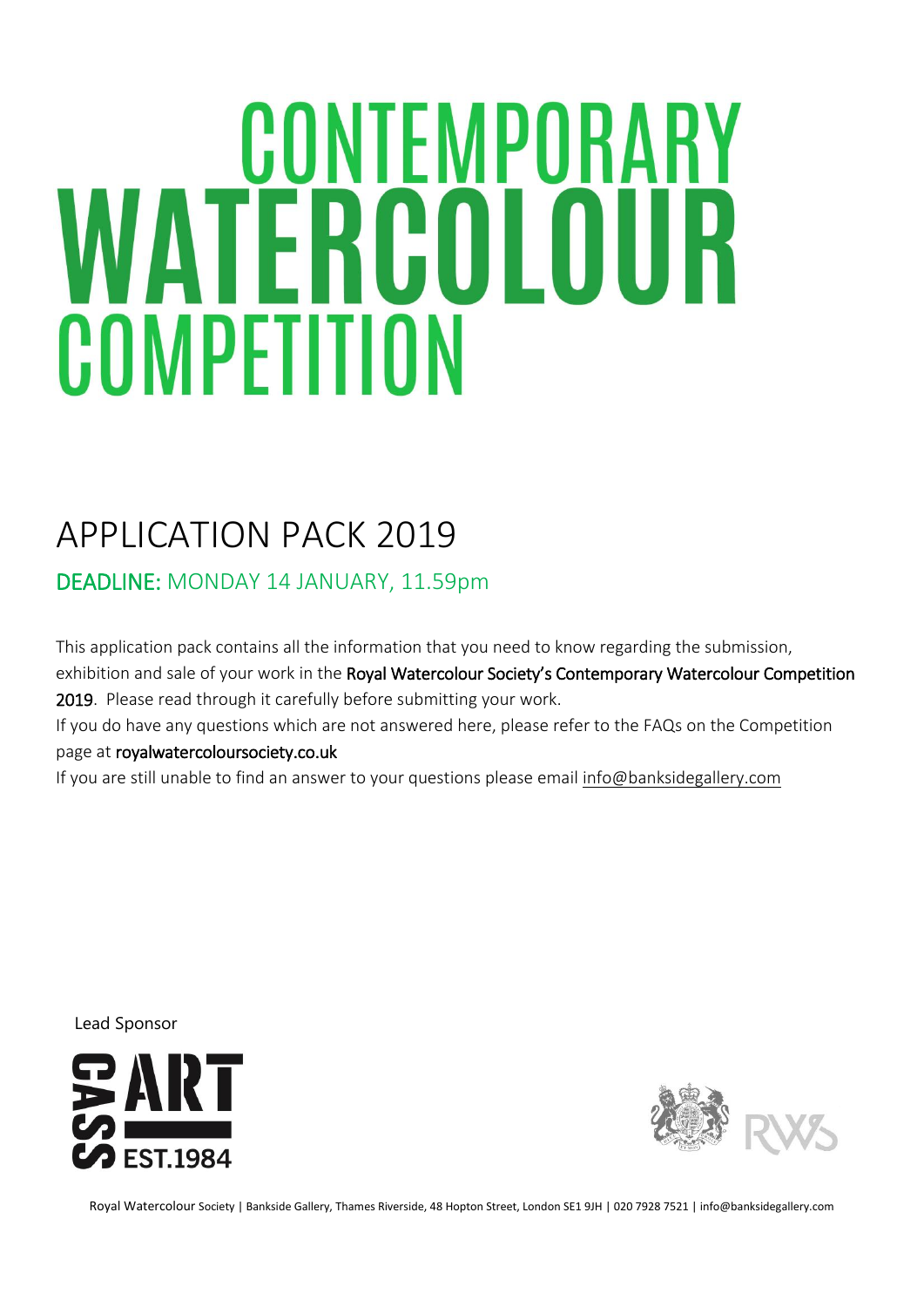# RWS Contemporary Watercolour Competition 2019

The Royal Watercolour Society's annual competition is open to all artists except RWS Members. Entries must be submitted digitally via the website. Work made in any water-based medium on a paper support is eligible: this includes gouache, acrylic, ink, pigment, watercolour or a mixed media piece containing any of this list. A maximum of 6 paintings may be submitted for a fee of £15 per work with reductions on multiple submissions. Students in higher education (who can produce a valid student card) can enter up to 6 works for £5 per work.

To enter, artists must complete the online entry form and upload images of up to 6 recent paintings to the Royal Watercolour Society's website. These digital submissions are selected by a panel of judges whose decision is final.

## **Eligibility**

- Any painting in watercolour, acrylic, gouache, ink, any other water-based media or a combination
- No prints, copies, reproductions or photographs are eligible
- All work should be on a paper support i.e. paper, cardboard, etc (not canvas, wood, plastic or any other surface)
- There are no limitations on style or subject matter
- Framed works must not exceed 200 x 200cm
- The painting must have been completed in the past four years
- The work must have been made by the applicant
- All work must be for sale
- Applicants must be aged 18 or over on Monday 8 October 2018

# The Judging Panel

James Russell | Curator of the Edward Bawden exhibition at Dulwich Picture Gallery Lachlan Goudie | Artist and judge on TV's 'The Big Painting Challenge' Jill Leman | RWS President Gertie Young | RWS Member Denis Ryan | RWS Member Martin Leman | RWS Member Bridget Moore | RWS Member

## Royal Watercolour Society Prizes

David Gluck Memorial Award: £750 Cash Prize

RWS Award: £500 Cash Prize

David Gluck & RWS Award: £250 Cash Prize

RWS Young Artist Award: Guest Membership to the RWS for 2 years to an artist under the age of 35, allowing the winner(s) to exhibit in all Society exhibitions at Bankside Gallery for this period

RWS Publicity Prize: Your selected work on exhibition printed publicity material

RWS Social Media Prize: Feature on @royalwatercoloursociety Instagram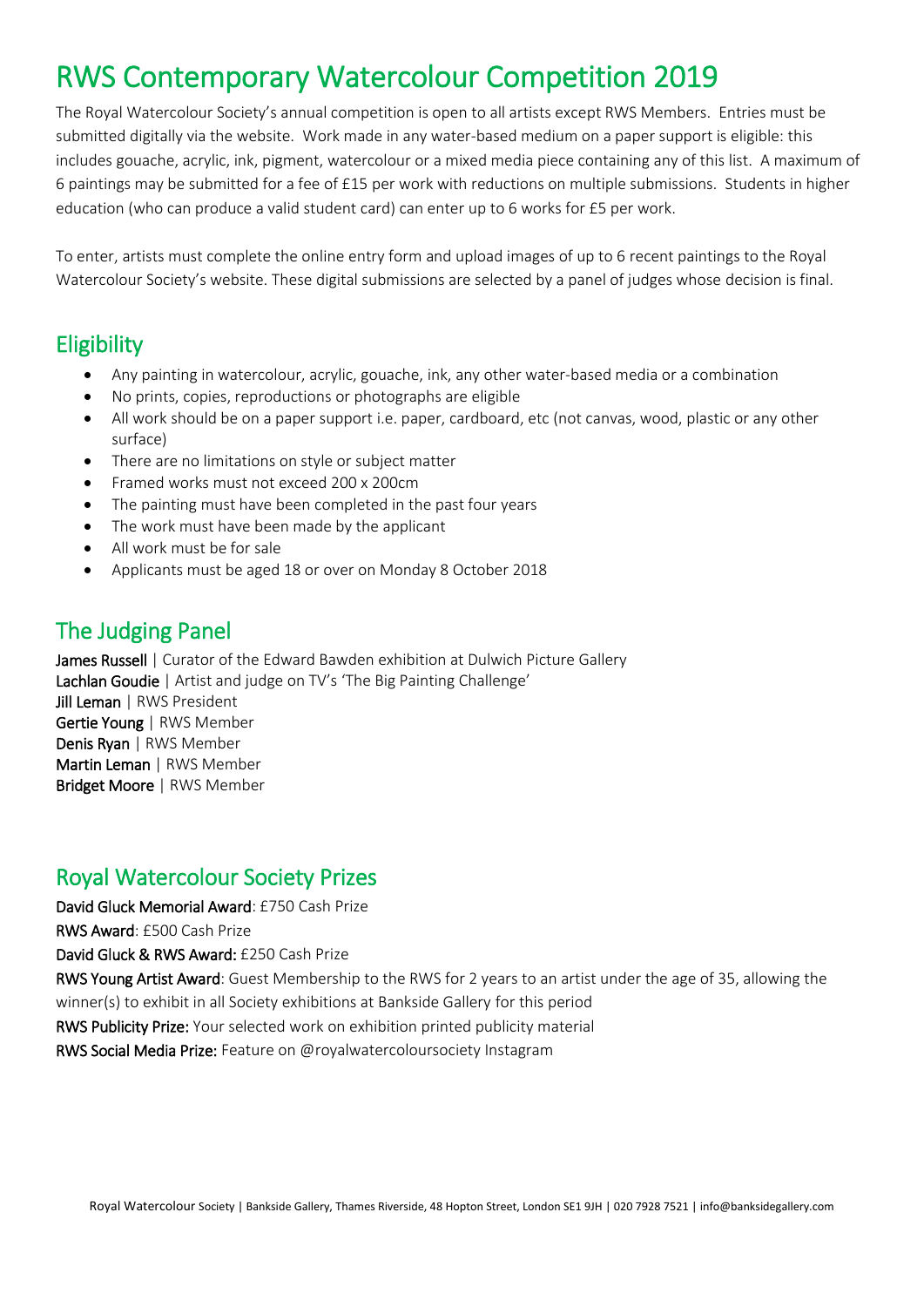# Sponsored Prizes

The Royal Watercolour Society is delighted to have the support of renowned art industry specialists who are offering a range of prizes including art materials, studio time, publishing, exhibiting and cash prizes.

Lead Sponsor: Cass Art





The Cass Art Solo Show Award: The opportunity for a solo exhibition of your work in a Cass Art store space The Artist Prize: Feature article in The Artist & Leisure Painter Magazine The Heatherley's Open Studio Prize: Five days worth of studio time at The Heatherley School of Fine Art Dry Red Press Prize: The opportunity to have your artwork published on a greetings card Cotswold Mounts Prize: £125 cash Daler Rowney Art Materials Prize: Daler Rowney art materials St Cuthbert's Mill Paper Prize: £150 worth of paper Seawhite Art Materials Prize: Seawhite art materials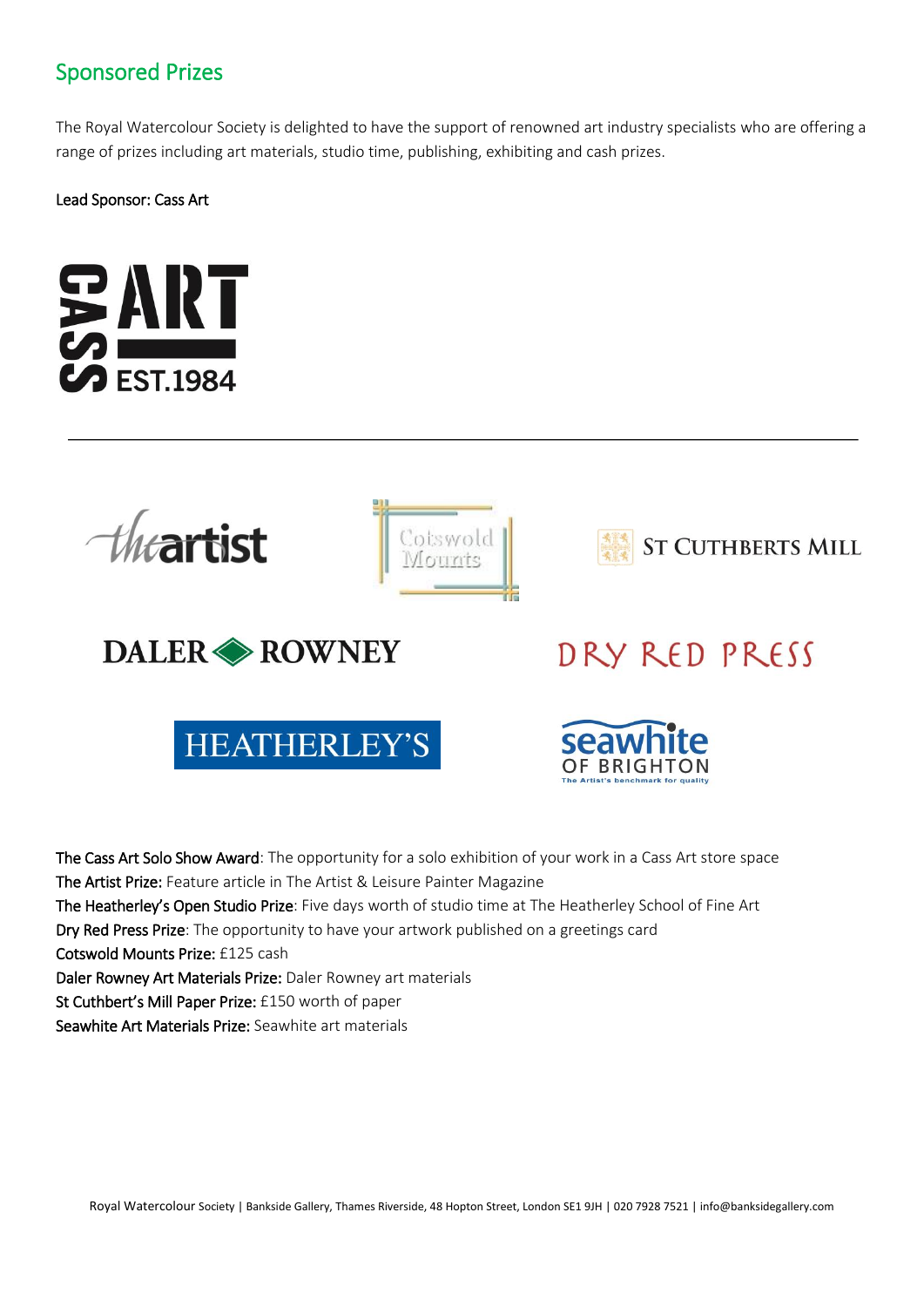# How to Enter

Competition opens: Monday 8 October 2018 Competition deadline: Monday 14 January 2019, 11.59pm Artists may submit up to 6 recent paintings for a non-refundable fee: 1 work £15

2 works £30

3 works £38 (£7 discount)

4 works £47 (£13 discount)

5 works £56 (£19 discount)

6 works £65 (£25 discount)

- Students in full time higher education can submit up to 6 works for £5 per entry (please email a scan/photo of your student ID to [info@banksidegallery.com.](mailto:info@banksidegallery.com) We will respond with a unique entry code) No further offers apply.
- Watercolour Artist Friends can submit for free (please email your name and postcode to [info@banksidegallery.com](mailto:info@banksidegallery.com) for your free entry code).
- Cass Art customers can submit up to 6 entries with a 10% discount on submission fees (please email proof of being a Cass Art customer to [info@banksidegallery.com.](mailto:info@banksidegallery.com) This could be a photo of your receipt, plastic bag, tote bag, Cass Art products, selfie of you in the shop, etc. We will respond with a unique entry code. No further offers apply.)

#### Step 1

 Take a good quality digital photograph or scan of each painting. Paintings should be photographed unframed and evenly lit, and cropped to the edge of the work.

#### Step 2

 View the photograph on a computer to make sure you are happy with the picture quality – the judges will make their decision based on this photograph. Check the image file does not exceed 3MB (minimum of 1MB) before saving it as a JPG.

#### Step 3

 Go to www royalwatercoloursociety.co.uk and select 'Competition' to access the online entry form. Fill in your details here. You must supply an email address to proceed, as this is how we will contact you if your work is selected (so please make sure this is spelled correctly). If you do not have an email address you may use that of a friend or relative, with their permission. We cannot accept entries without an email address.

#### Step 4

 Upload a photograph of each painting to the website and fill in the title, framed dimensions, medium and price of each painting. You are able to re-access your entry until the closing date but you will not be able to make any changes after that point. You should consider framing, transport costs and the Gallery's commission of 40% + VAT when pricing your work.

Step 5

Pay the non-refundable entry fee using the secure online payment service. We are unable to accept payment by any other means. Acknowledgement of your entry and payment will be emailed to you. Please check your junk/spam folder if you do not receive this email.

# Results

A list of paintings selected for the exhibition will be published on the RWS website on Friday 25 January. Artists whose work has been selected will be sent an email confirming arrangements for the exhibition. If your work does not appear on the list of selected paintings, unfortunately your work has not been selected on this occasion. You will likely not receive any further correspondence from us about this competition.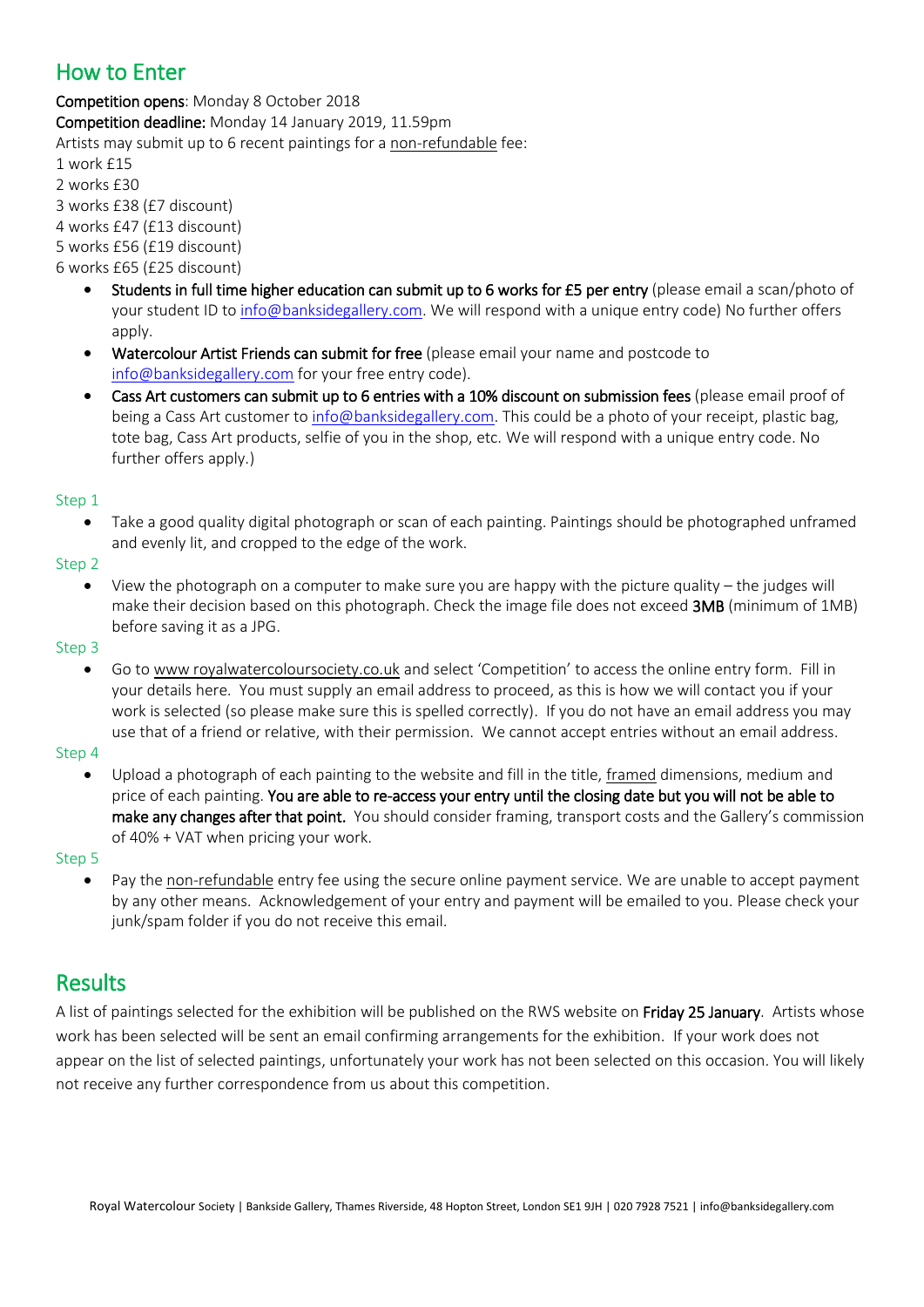# Preparing Your Paintings for Exhibition

An exhibition of selected paintings will be held at Bankside Gallery from Friday 8 - Wednesday 20 March

- Poorly presented paintings or works that differ significantly from the photograph that was entered will not be accepted.
- Framed paintings must not exceed 200cm x 200cm.
- For your work to be insured against theft under Bankside Gallery insurance, your paintings must be framed, glazed and fitted with mirror plates. Other display options are welcomed but you display these works at your own risk.
- If you chose alternative display options you must also ensure that your works can be safely stored and you must provide a safe and secure way in which they can be wrapped and protected if sold. You must also provide clear instructions on the hanging of your work.

#### Mirror-plates

 Framed paintings must be supplied with mirror-plates screwed to each side of the frame with a pair of screws. Bubble wrap or card wrapped around the mirror-plates should prevent damage during transit.

#### Labels

 You will receive labels via email for your works. Please fill out the information with the details of your work and fix one to the front and one to the back of your work with magic tape. Please make sure the label on the front can be easily removed.

#### Insurance

 The paintings remain at all times the liability of the artist. While every care will be taken when handling paintings, neither the Gallery nor the RWS can accept liability for any damage. You may wish to insure your work against loss or damage while it is in transit or at the Gallery.

# Delivering Your Paintings

Delivery of framed paintings is to Bankside Gallery on Sunday 3 or Monday 4 March, 11am-5pm. Paintings may not be delivered on any other date. On arrival at the Gallery you will be asked to un-wrap your paintings and to take any packing material away with you.

You may arrange for a representative or professional art courier to deliver your paintings on the above hand-in days. They must un-wrap your paintings, take away all packaging and sign a delivery sheet.

Only professional Art Couriers should be used. We recommend:

Picture Post (info@picturepostcompany.co.uk / 07833 450 788)

Art Moves of Chelsea (artmoveschelsea@aol.com / 020 7352 7492)

South Hams Express (dave.allen500@btinternet.com / 01803 551368 / 07502041139).

Work will not be accepted if delivered by Royal Mail, FedEx, DHL etc., or by taxi as they do not have specialist art insurance nor are they able to unwrap works and remove packaging.

# Sale of Paintings

All paintings entered in the competition must be available for sale. The Gallery levies a commission of 40% + VAT on picture sales. You will be notified of sales by email shortly after they occur and will receive the balance due within six weeks of the end of the exhibition.

Copyright: The copyright of all works remains vested in the artist, but the right is reserved for Bankside Gallery and/or the sponsors of the exhibition to reproduce any of the paintings in connection with the exhibition, and its publicity, free of charge.